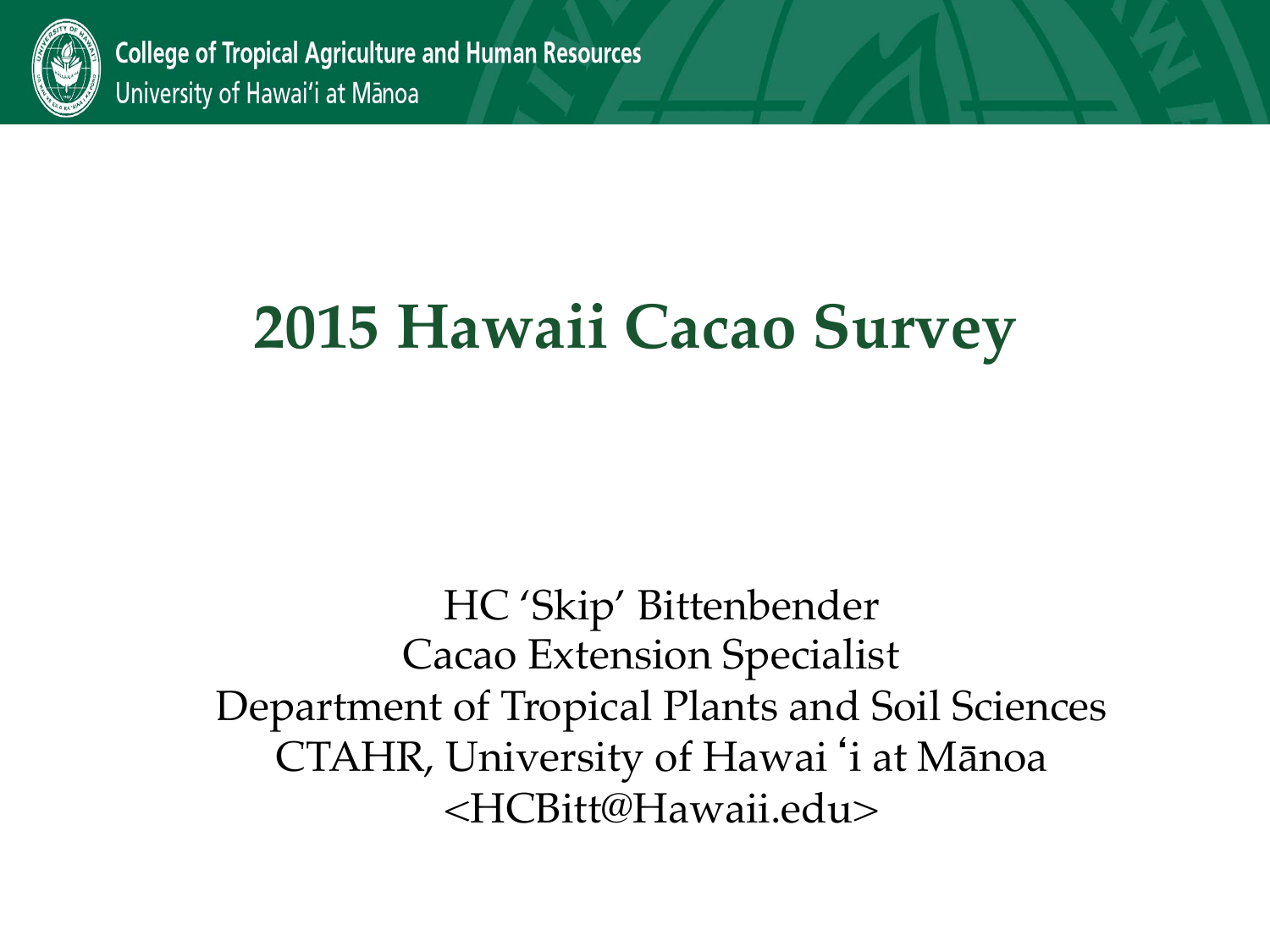# Background

In January 2015, the fifth annual Cacao Survey was sent to farmers and chocolate manufacturers in Hawaii using Survey Monkey.

The survey asks about farm size, islands where cacao is grown, yields, future planting intentions, problems and issues. Individual responses are kept confidential.

Results are shared with the DOA, my CTAHR colleagues and other agencies. It is presented today at the Hawaii Chocolate and Cacao Association annual meeting March 15, 2015. A copy will be sent to those on my list, others can request a copy by sending me an email HCBitt@Hawaii.edu.

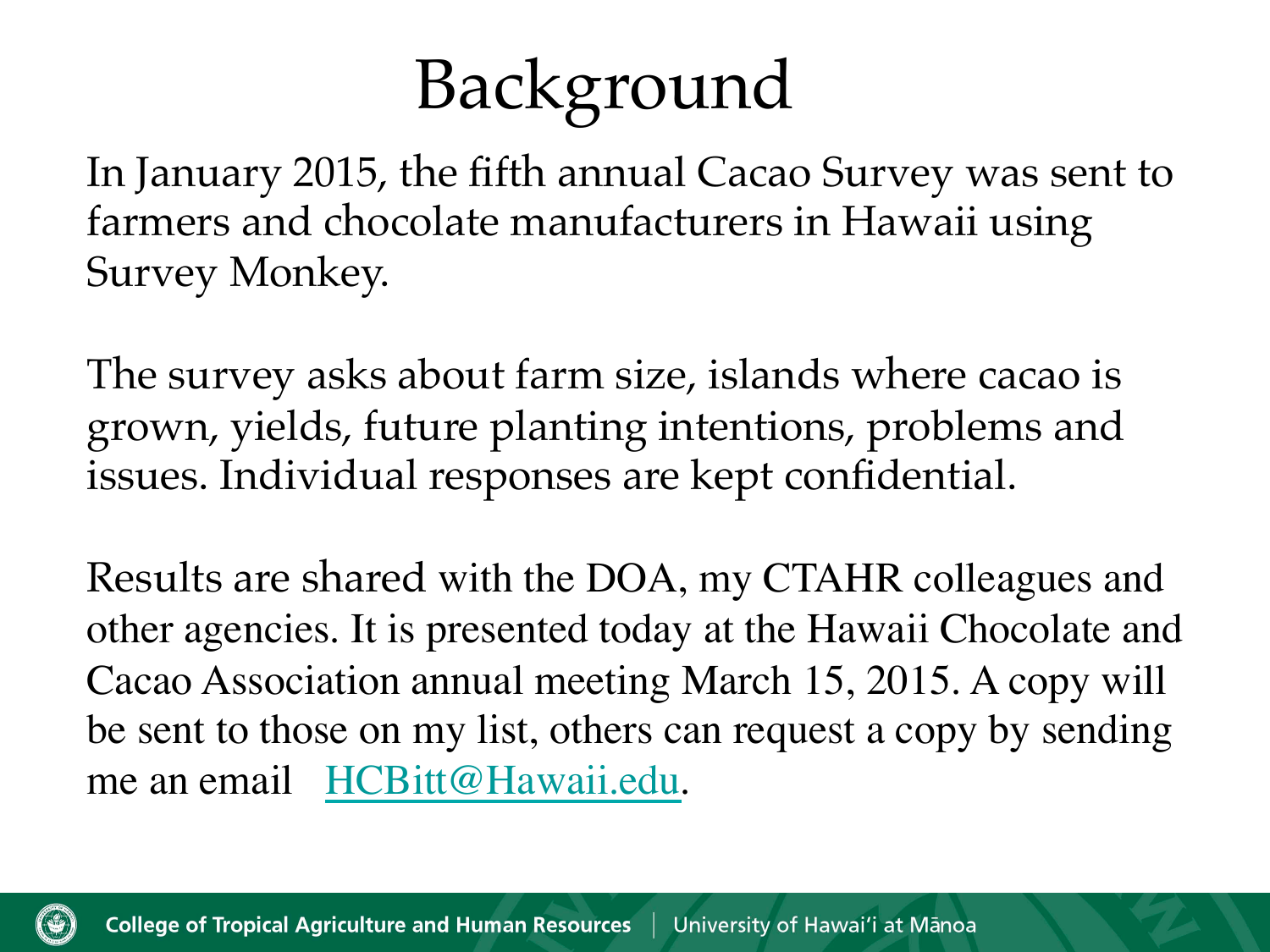# In 2015:

I will harvest cacao – 25 farms I will plant my first cacao trees – 3 farms My trees are not bearing yet  $-16$  farms

44 responding farms

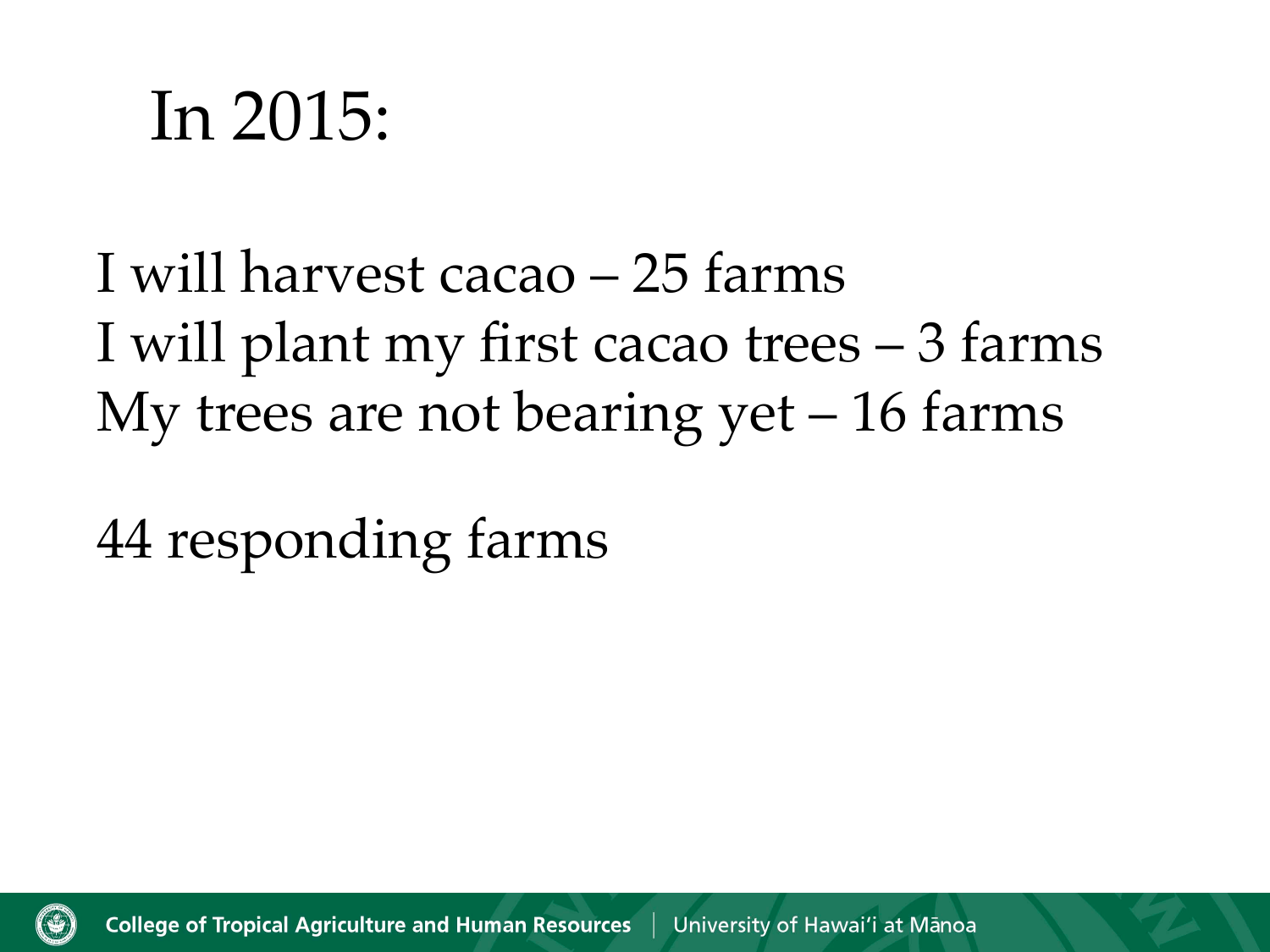

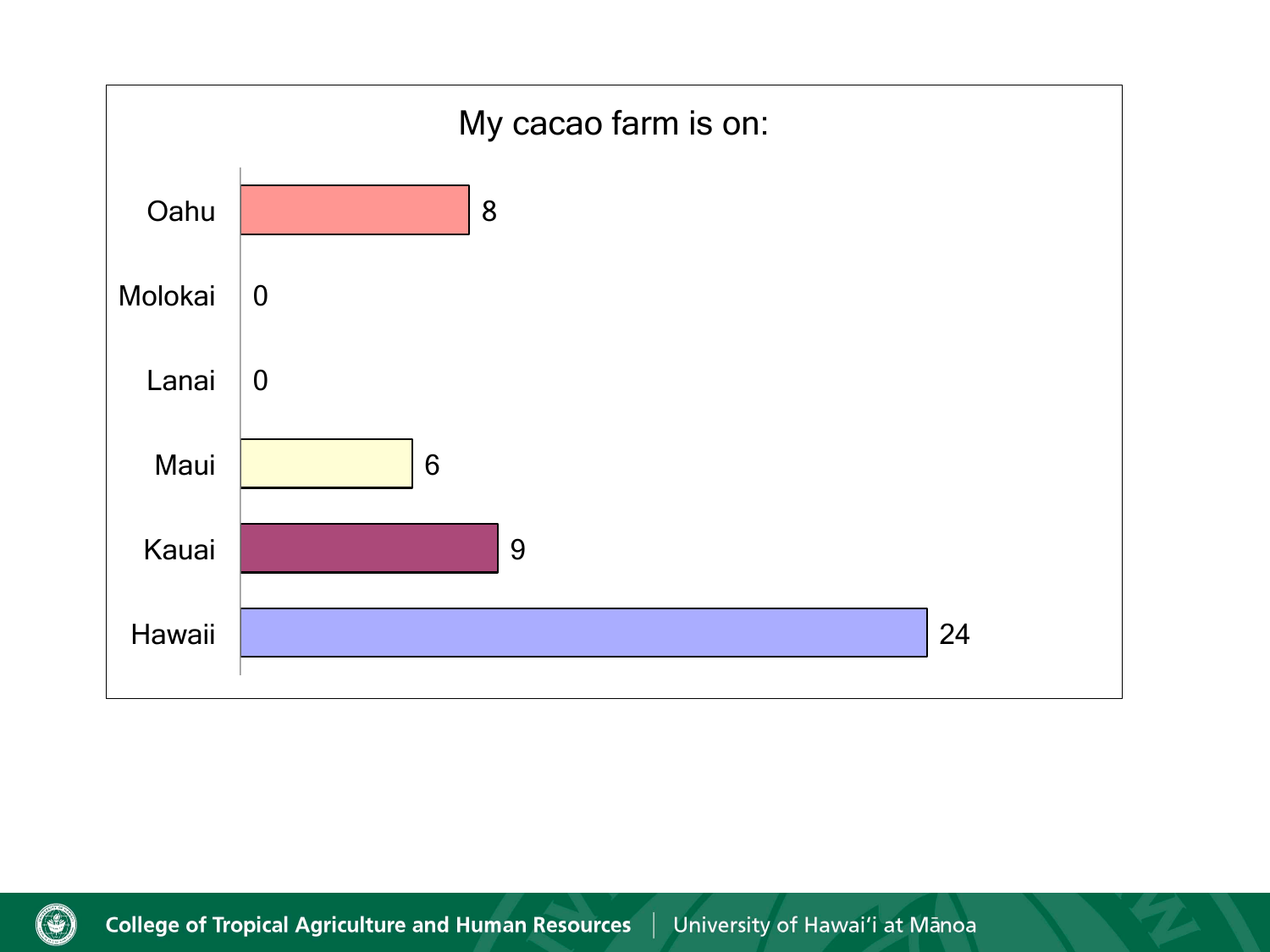What spacing are your trees planted ? Four major spacings are used.

20 ft x 20 ft, interplant with banana. 8% of farms

6 ft in row x 12ft between rows, hedge row for equipment access, 14% of farms

8.7 ft x 9.4ft average wide spaced, 47% of farms

5.2 ft x 5.8 ft average close spaced likely a double row system used in Indonesia, 25% of farms.

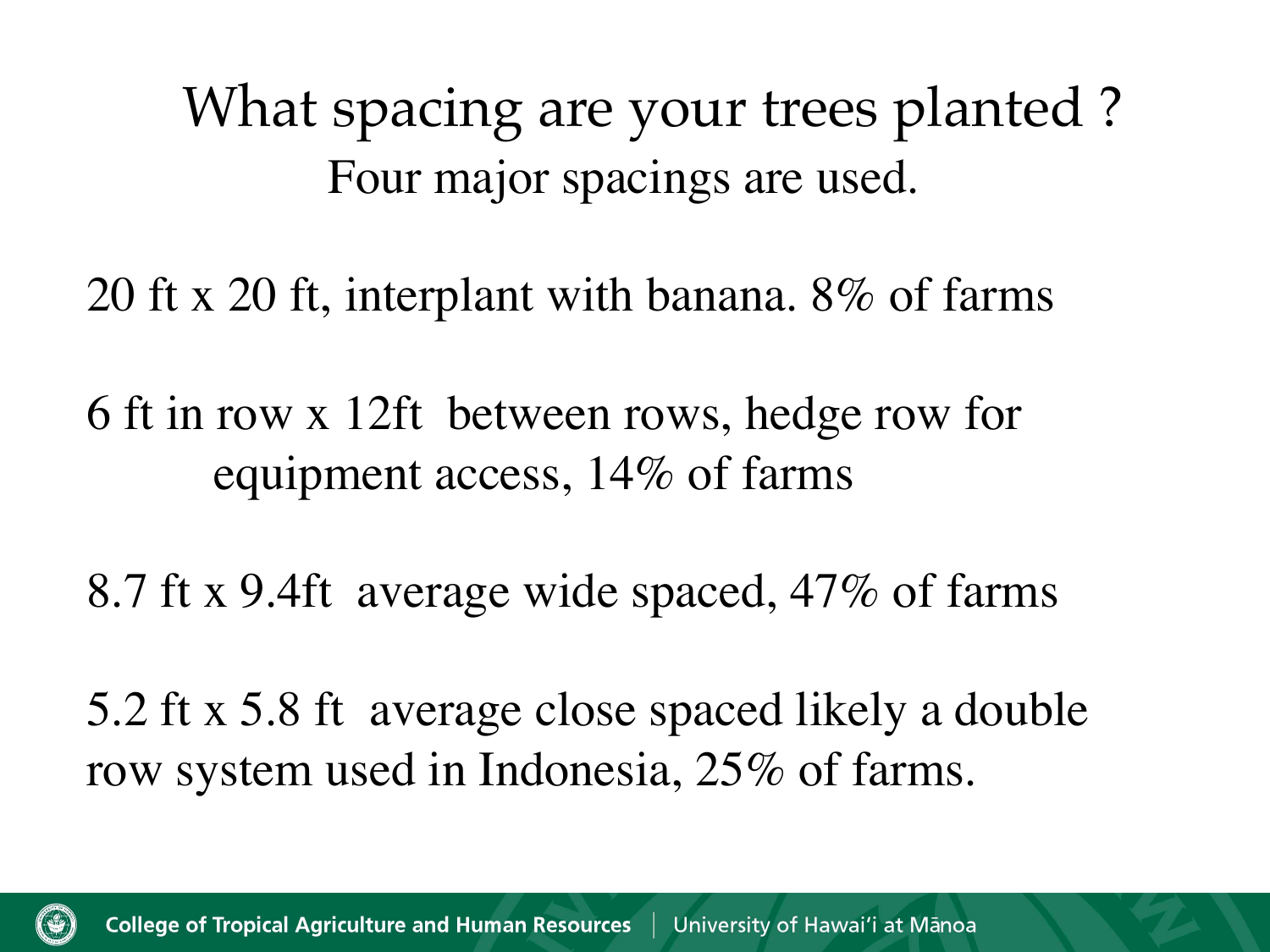### **Did you need to protect young trees from wind and/ or sun damage after planting? What did you use?**



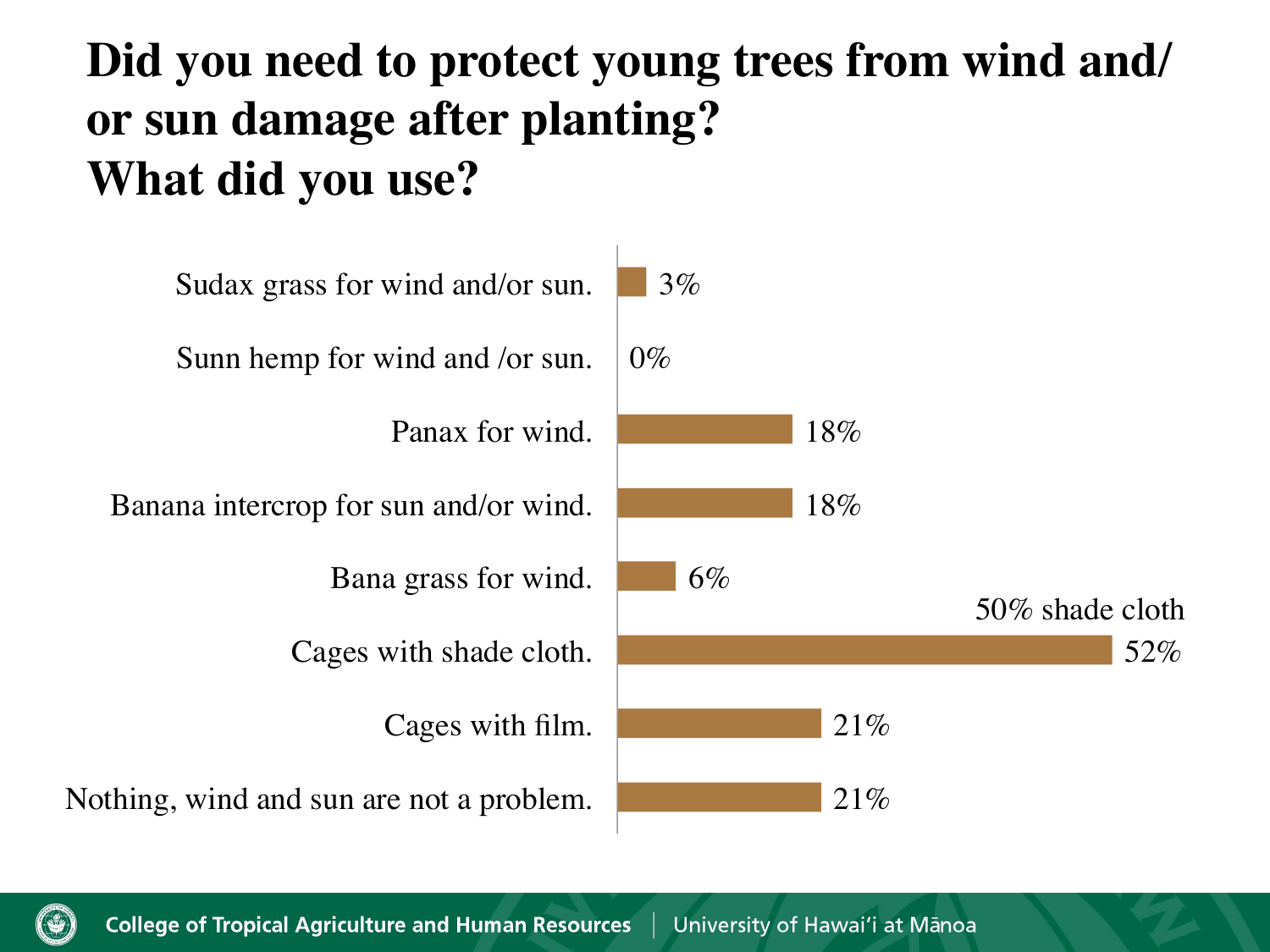### What type of windbreaks do you use to protect your trees after they are established?



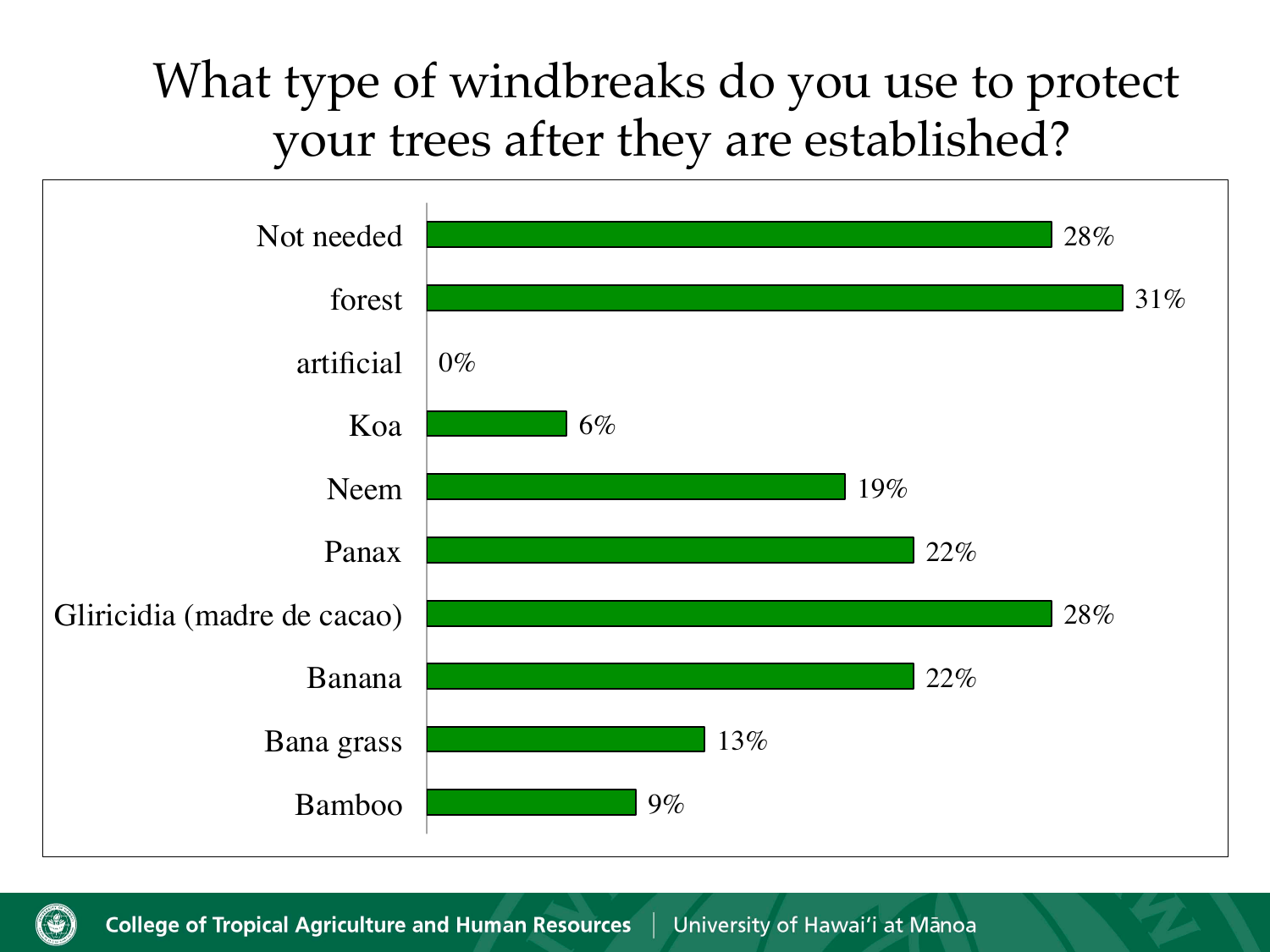

#### Half of farms are full sun.

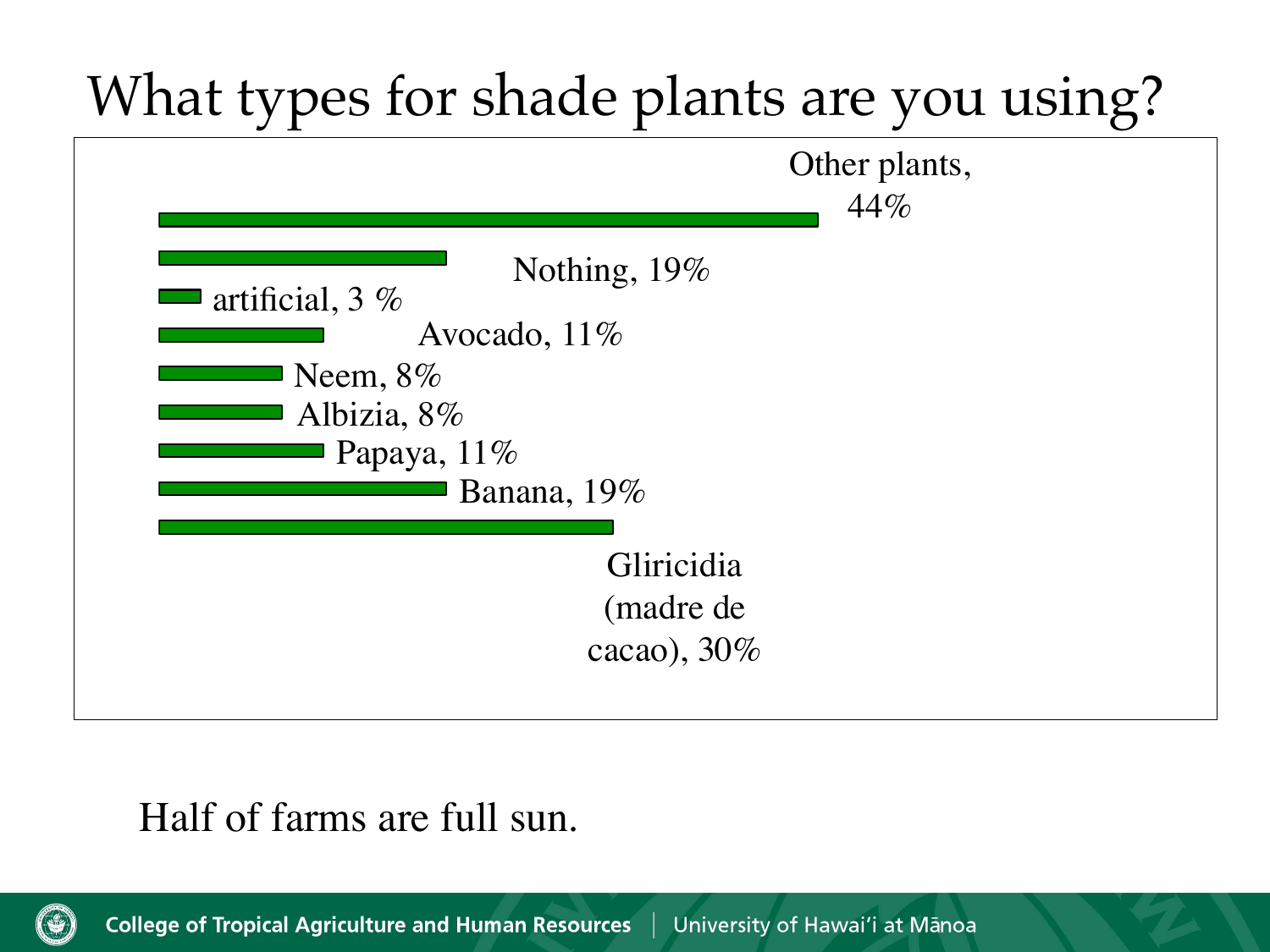Time of Harvest



#### 30% of farms harvest every month

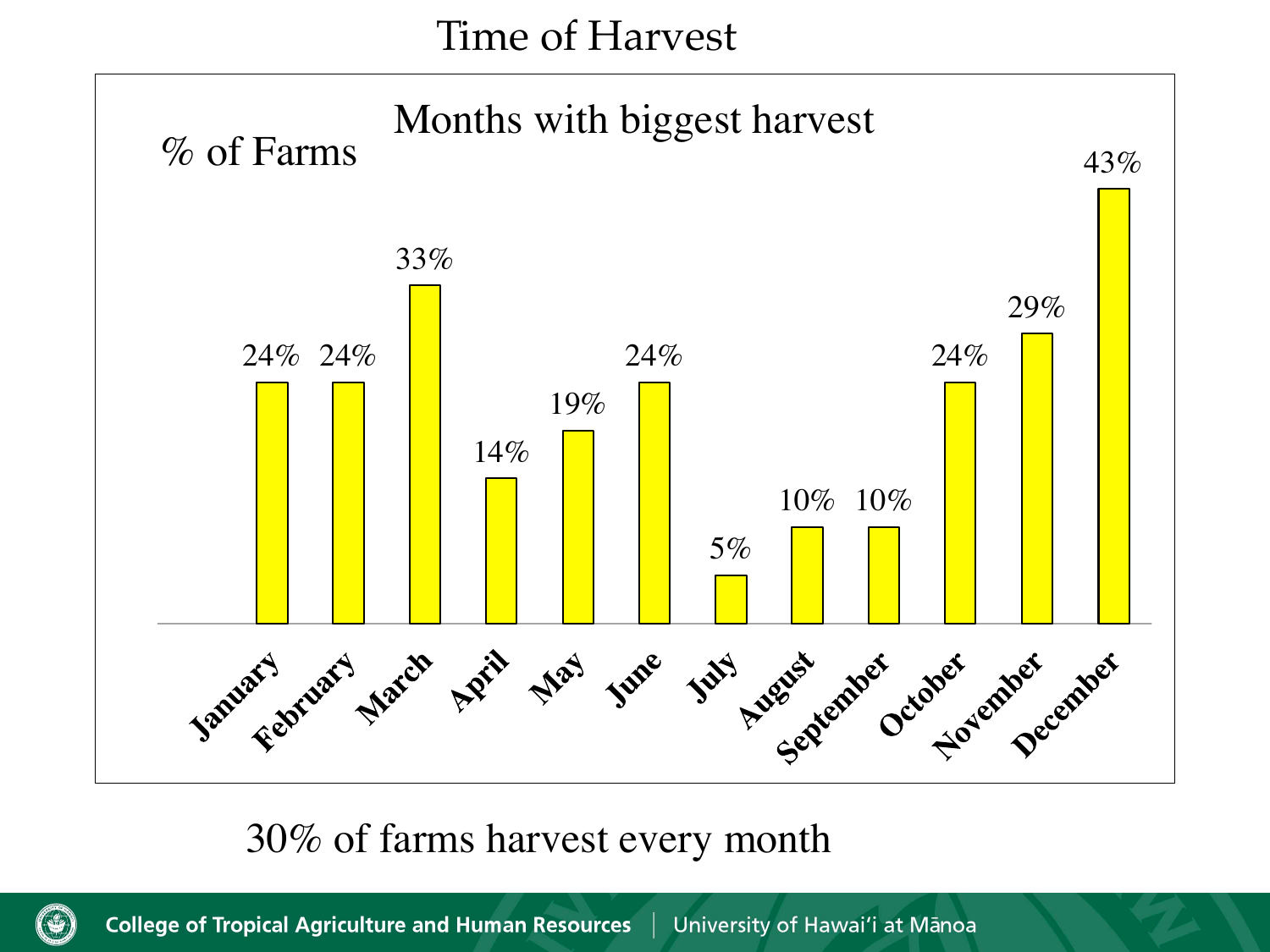If you harvested cacao in 2014, how much did you harvest?

State wide the harvest as reported by 24 farms was 46,000 pods plus 3,340 pounds of pods plus 8,100 lbs fresh beans plus 31,600 lbs dry beans.

Converted to dry bean equivalents the 2014 crop was 38,600 pounds dry bean, a 25% increase over 2013.

Dry bean yield is estimated at 900 pounds/acre.

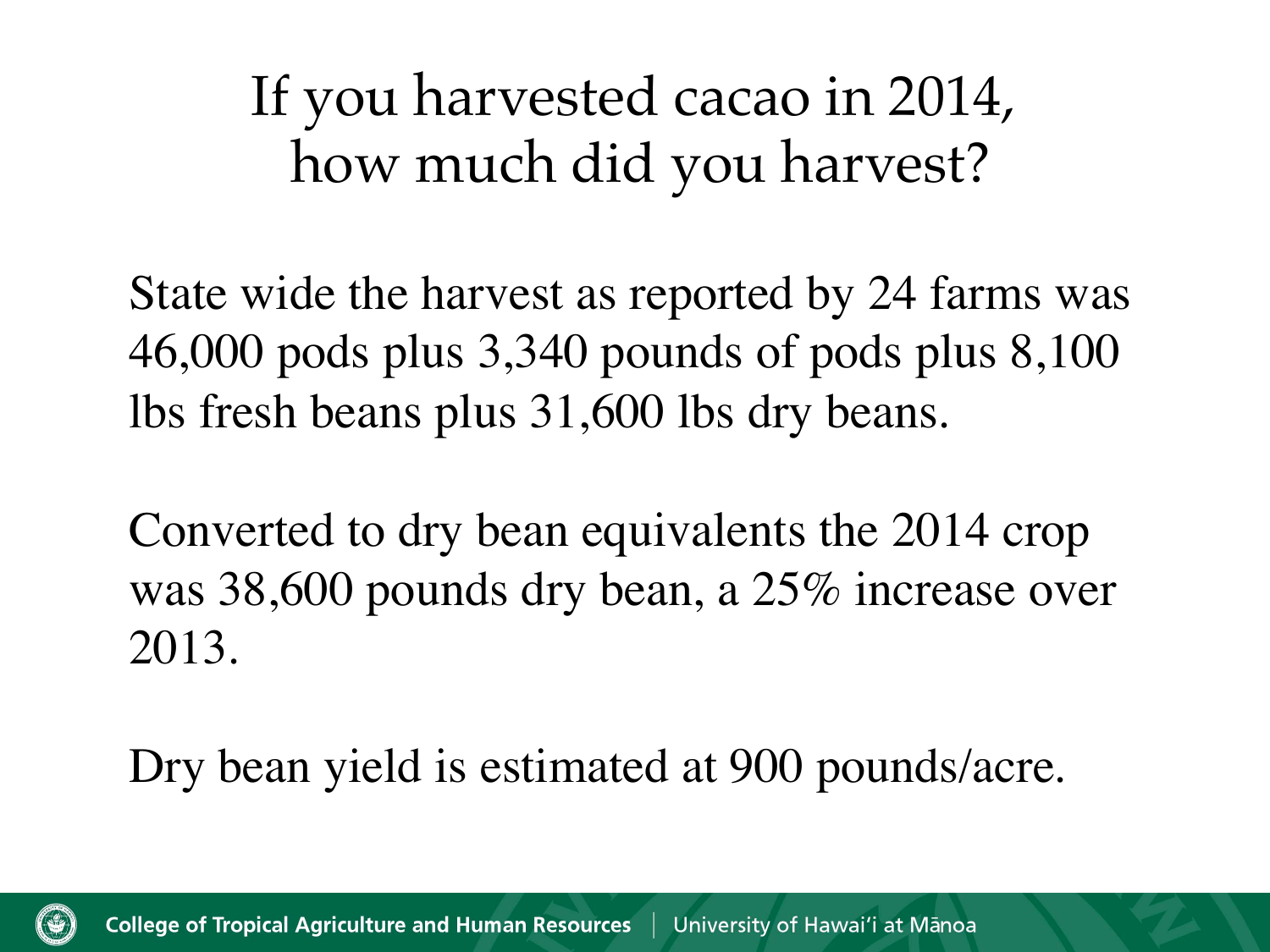### Acres harvested in 2014 by island



#### 43 Acre equivalents

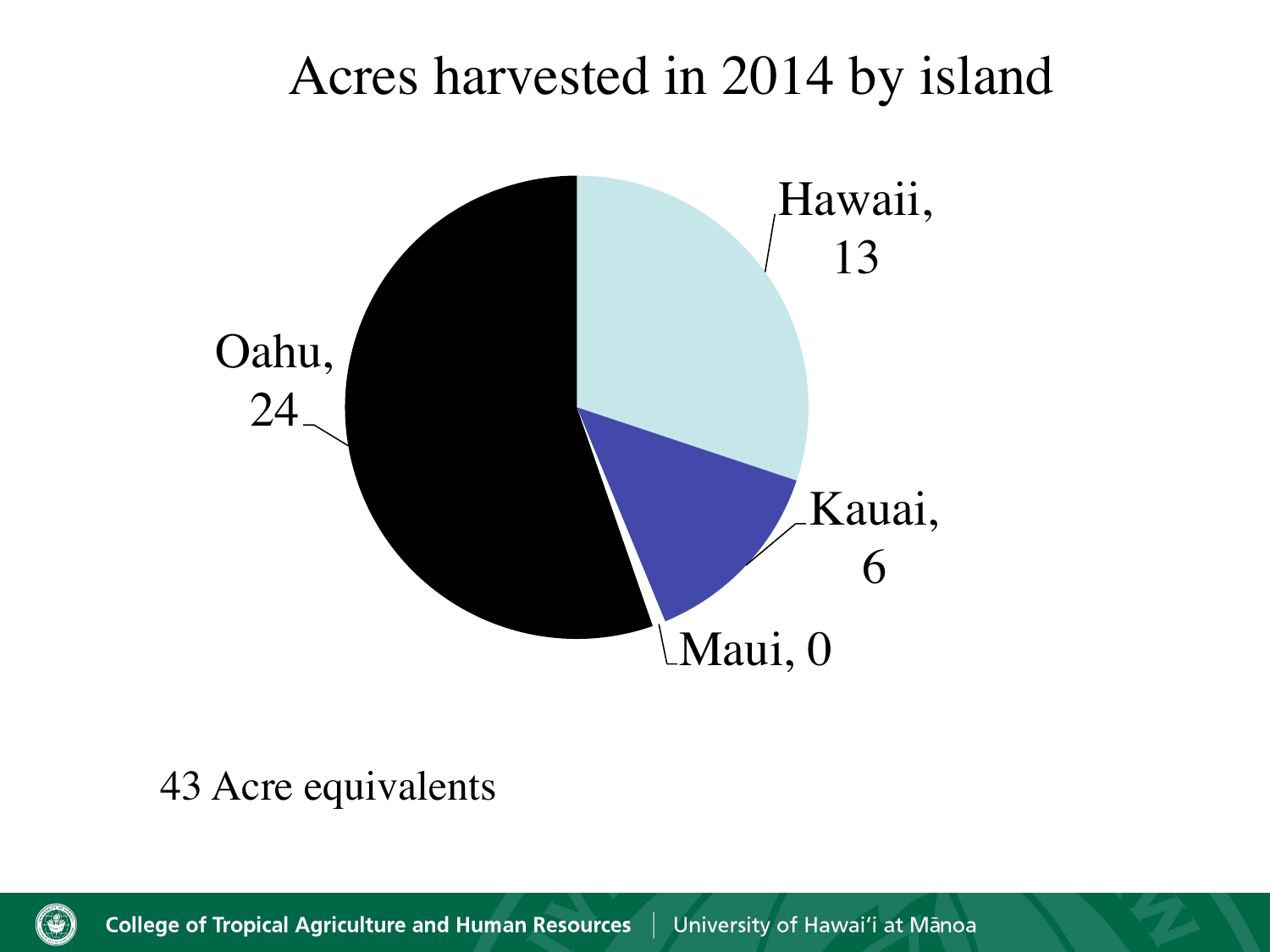## How much cacao was too young to harvest in 2014?



### Total 53 acre equivalents



**College of Tropical Agriculture and Human Resources** University of Hawai'i at Mānoa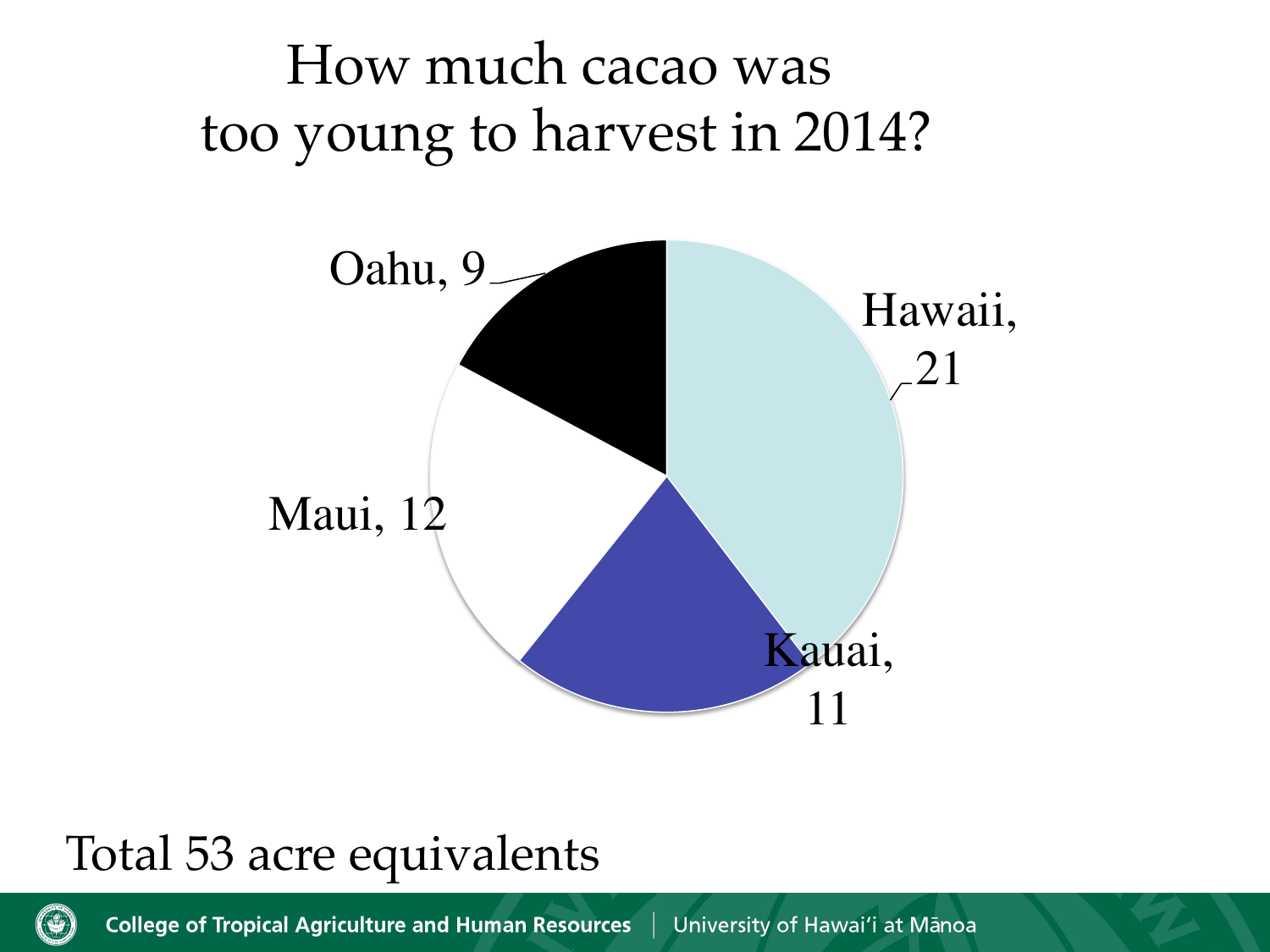

46 acre equivalents

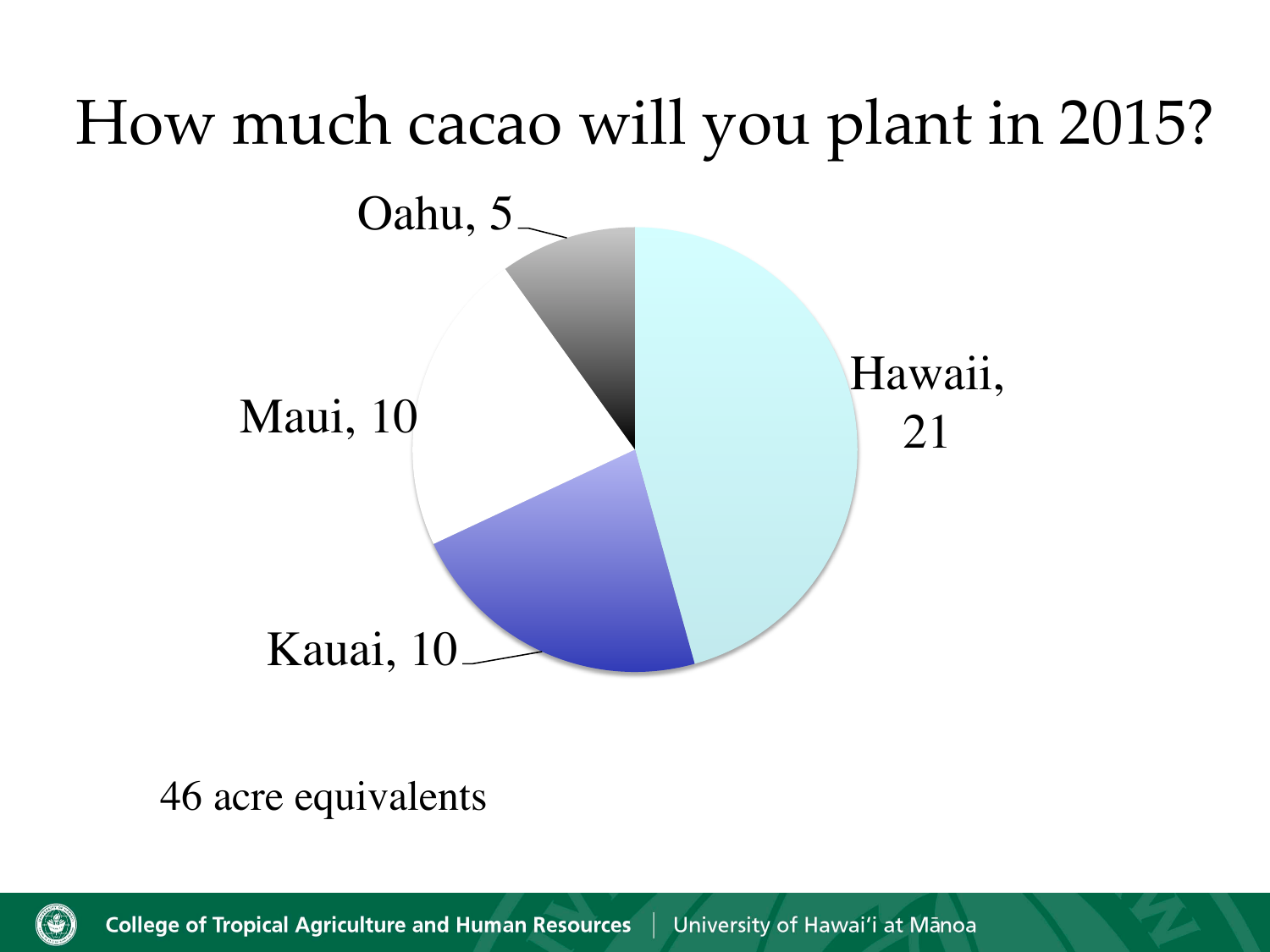## In next five years do you expect to plant?



### 320 acre equivalents

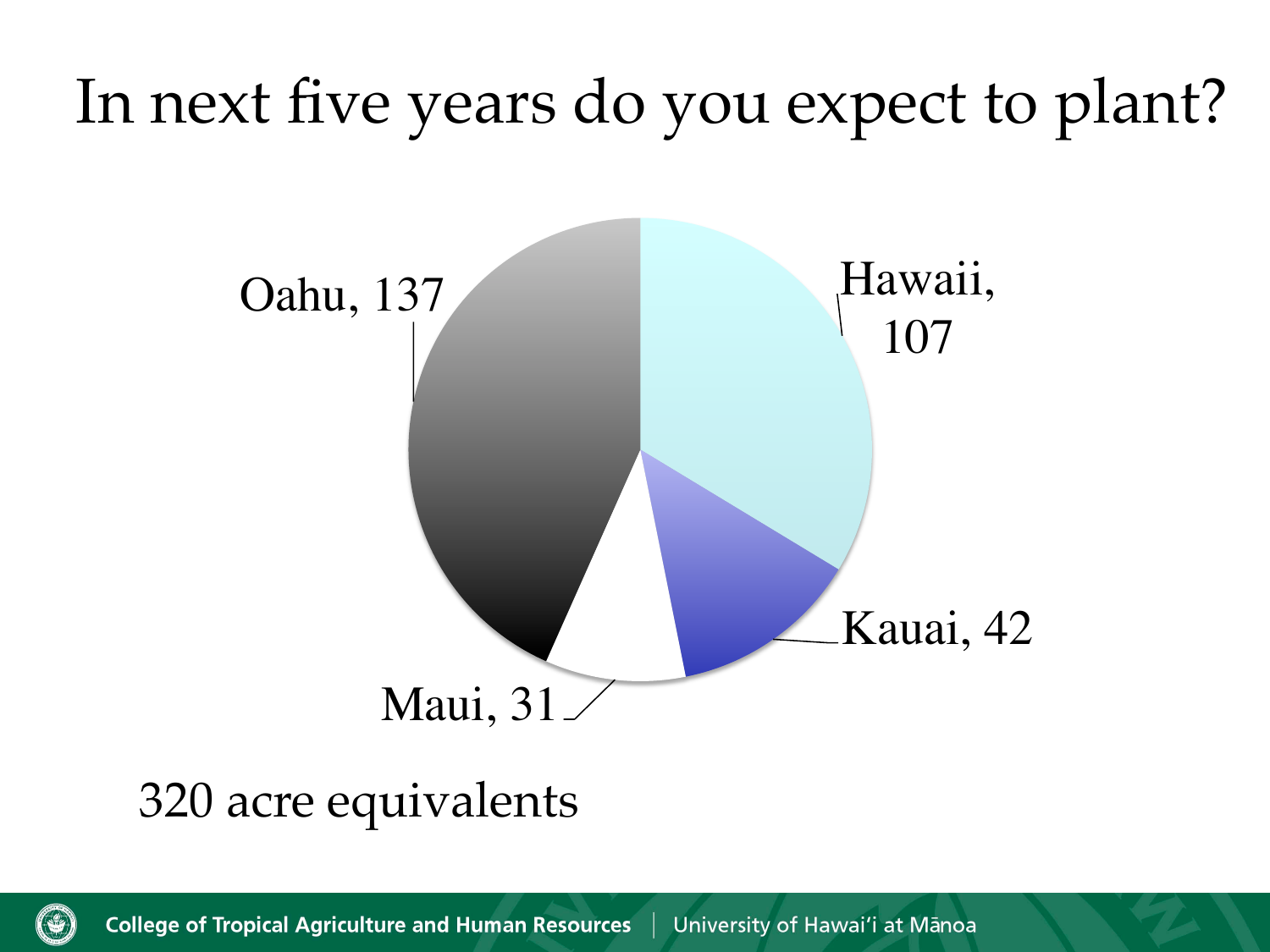### In five years, how do you expect to sell your cacao?



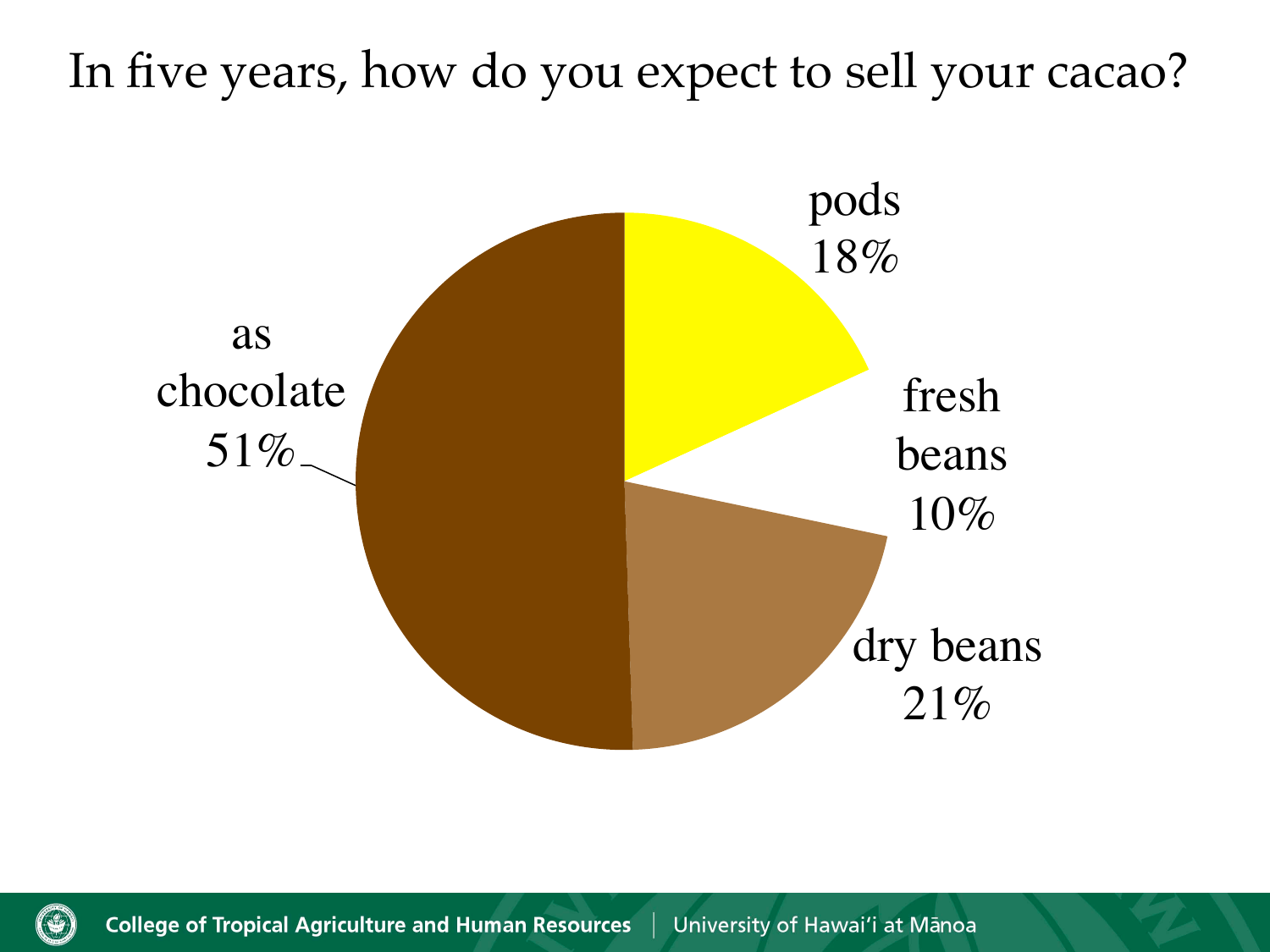### Rate the importance of these issues For Hawaii Cacao to Chocolate industry



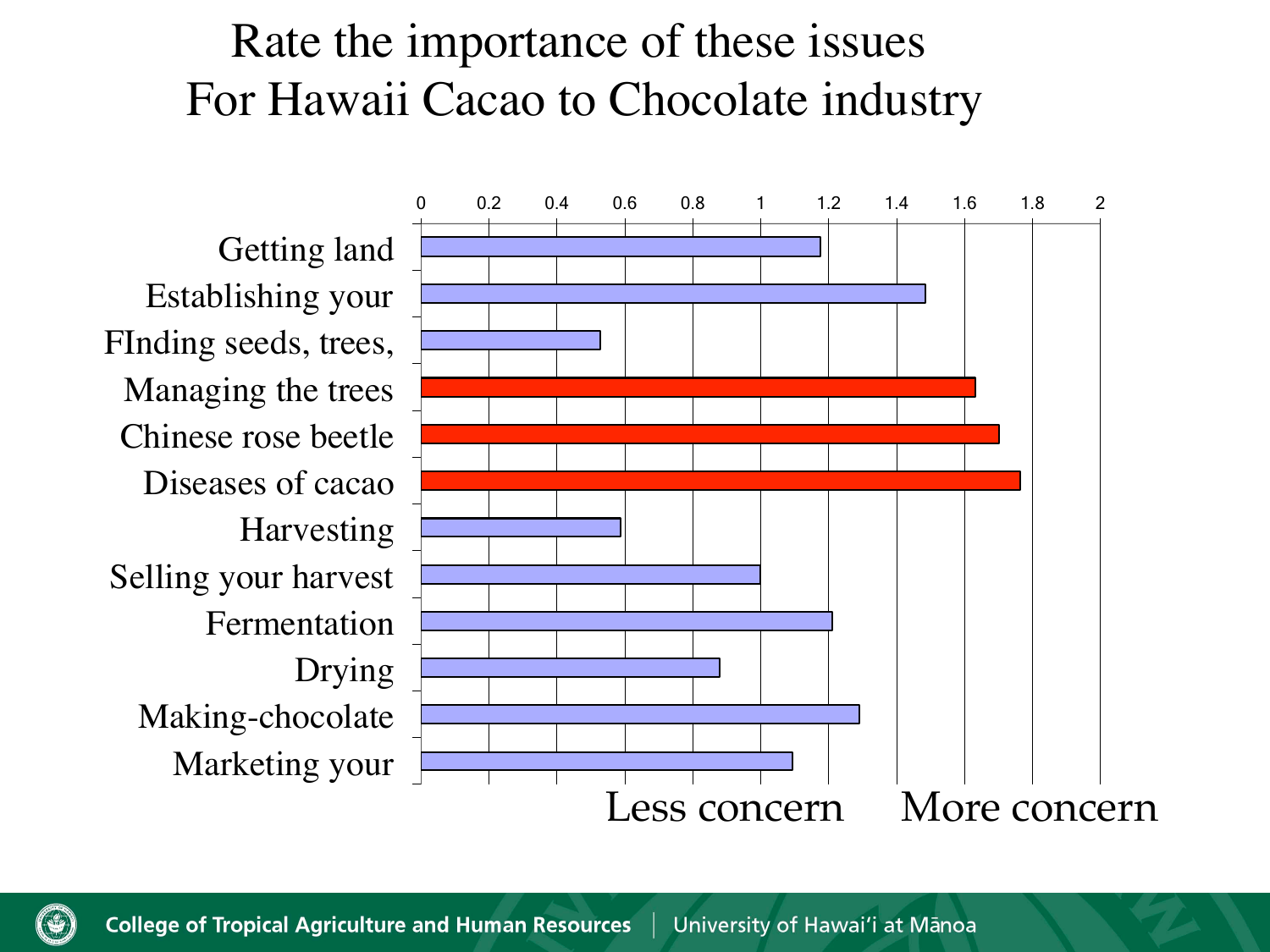### Specific Comments & Issues

Land preparation cost in rocky Kona sites. Land cost & dealing with regulatory agencies. Getting seed and making good seedlings. New pods wilt, reducing yield—cherrelle wilt. Land and labor cost are high. Need pesticides for Chinese rose beetle and ants. Improving fermentation technique.